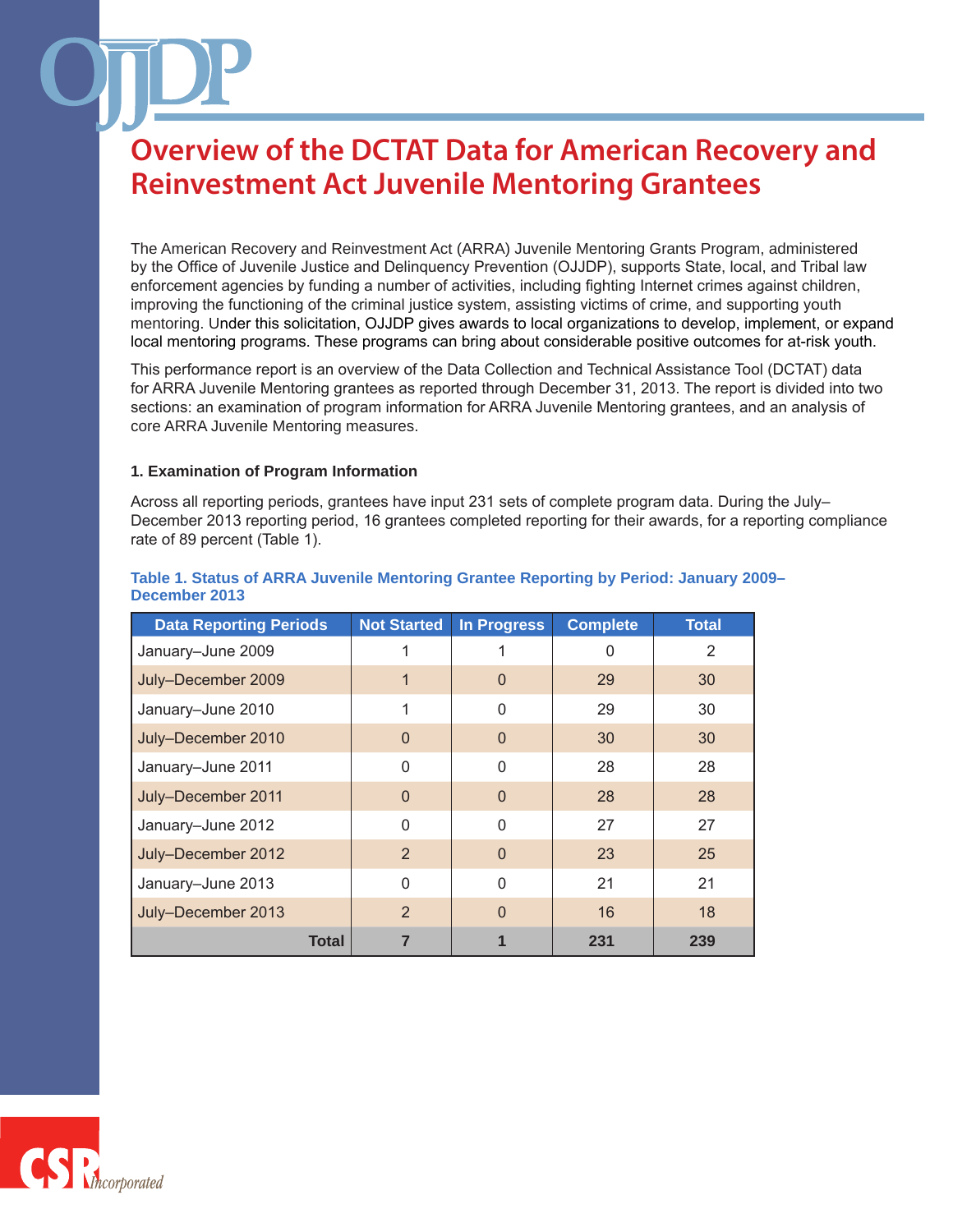ARRA Juvenile Mentoring grantees are continuing to close out their awards as Recovery Act funds diminish. Table 2 lists remaining Federal funds by State for the most recent reporting period.<sup>1</sup>

| <b>Grantee State</b> | <b>Federal Award Amount</b><br>(Dollars) |
|----------------------|------------------------------------------|
| СA                   | \$<br>994,523                            |
| CO                   | 996,483                                  |
| IA                   | 499,829                                  |
| LA                   | 482,175                                  |
| <b>MA</b>            | 499,830                                  |
| ΜN                   | 500,000                                  |
| <b>NC</b>            | 978,499                                  |
| ΝM                   | 499,998                                  |
| <b>OR</b>            | 500,000                                  |
| <b>SC</b>            | 486,169                                  |
| <b>SD</b>            | 499,908                                  |
| <b>TX</b>            | 500,000                                  |
| <b>WA</b>            | 1,000,000                                |
| WI                   | 497,691                                  |

**Table 2. Federal Award Amount by State (Dollars): July–December 2013**

<sup>1</sup> Amounts represent the State to which the grants were awarded. They do not necessarily indicate the State in which grant money is being used to conduct activities.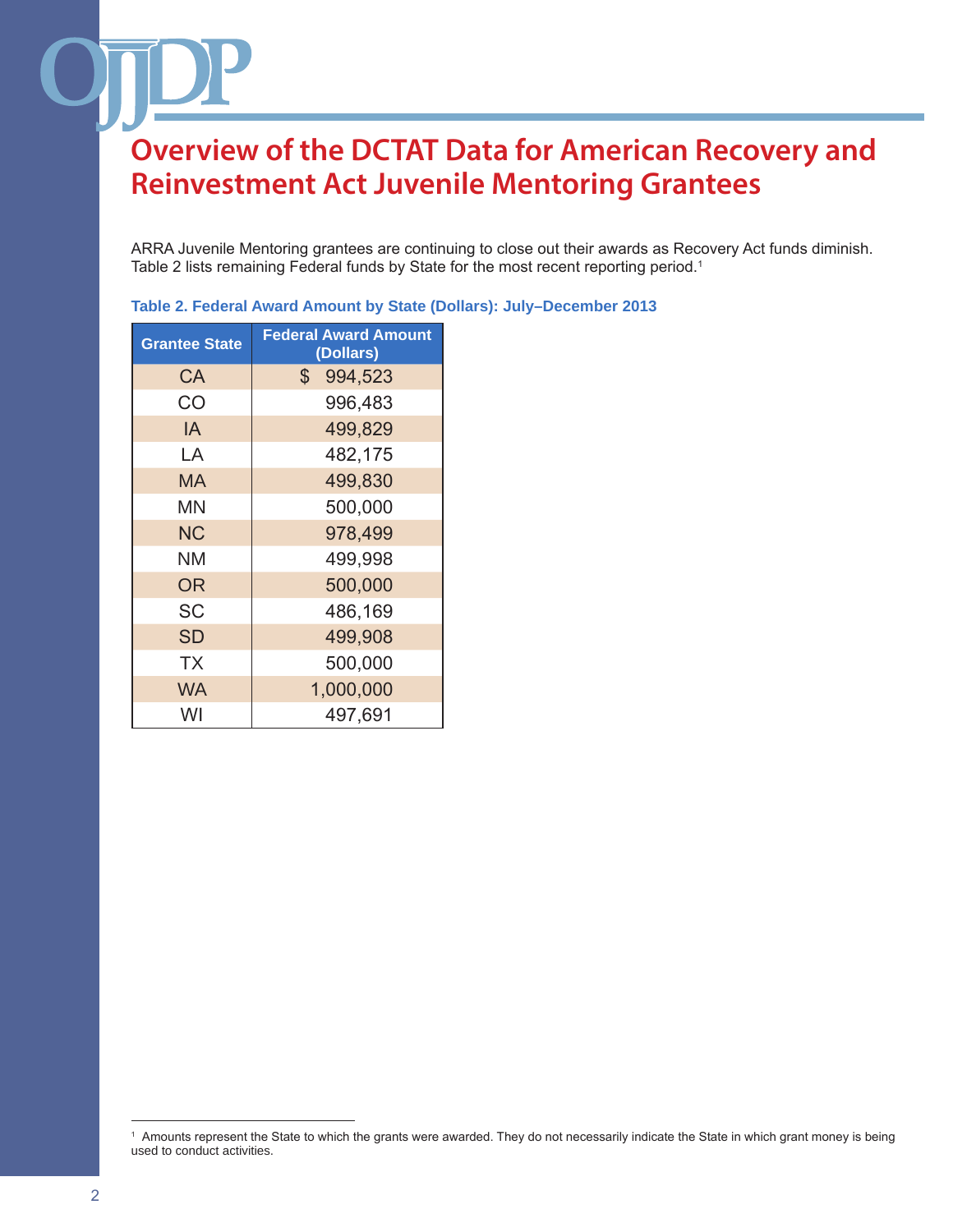The most grants and/or subgrants still active during this reporting period went to South Carolina, with 9, followed by Iowa with 5. Figure 1 compares the number of grants and/or subgrants in 14 grantee states.



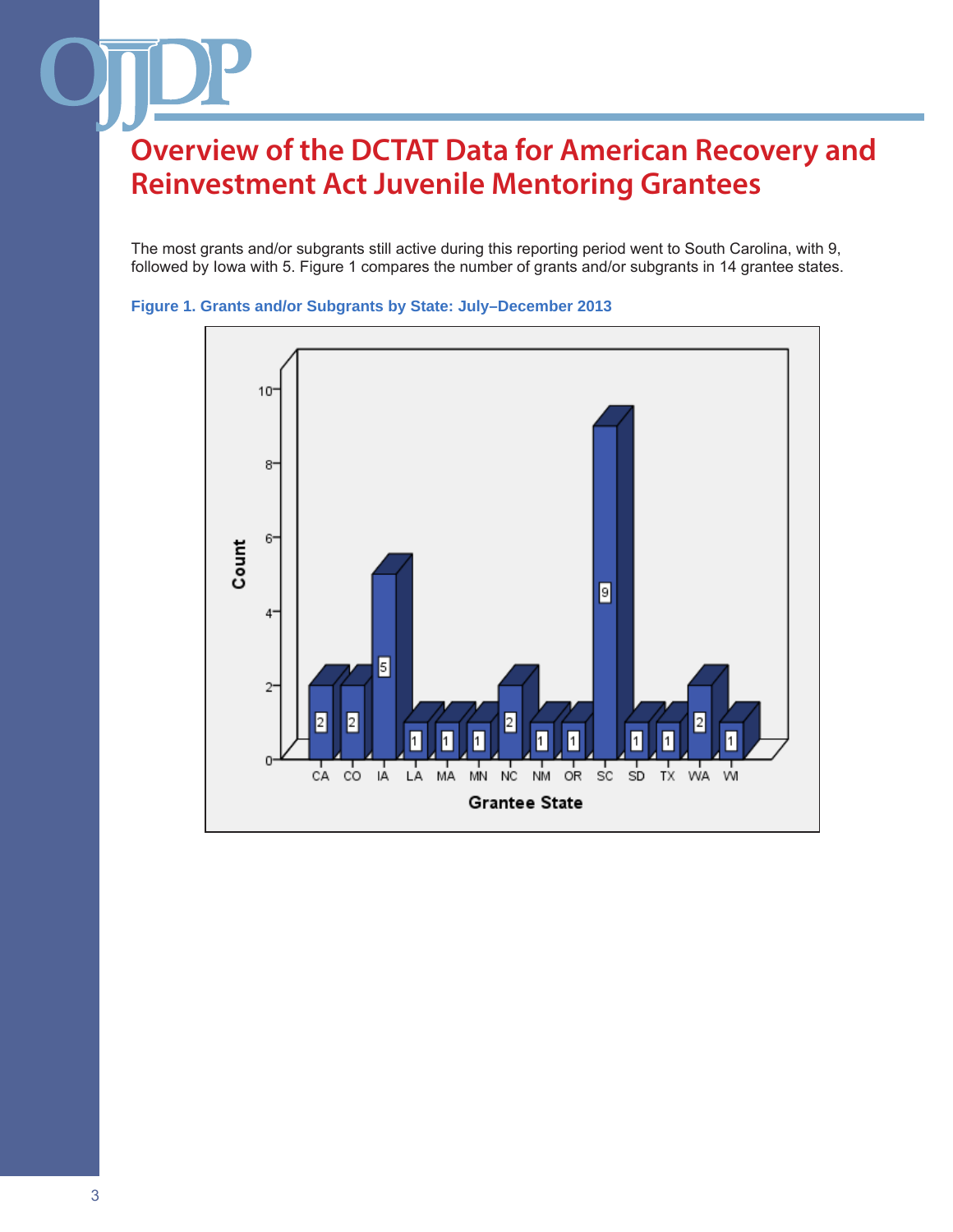Analysis of implementing agencies for this period revealed that the largest numbers of programs were with nonprofit community-based organizations (63 percent). Schools or other education organizations accounted for 27 percent of awards, while other community-based organizations represented 7 percent (Figure 2).



#### **Figure 2. Grants by Implementing Organization Type (Percent): July–December 2013 (***N* **= 30)**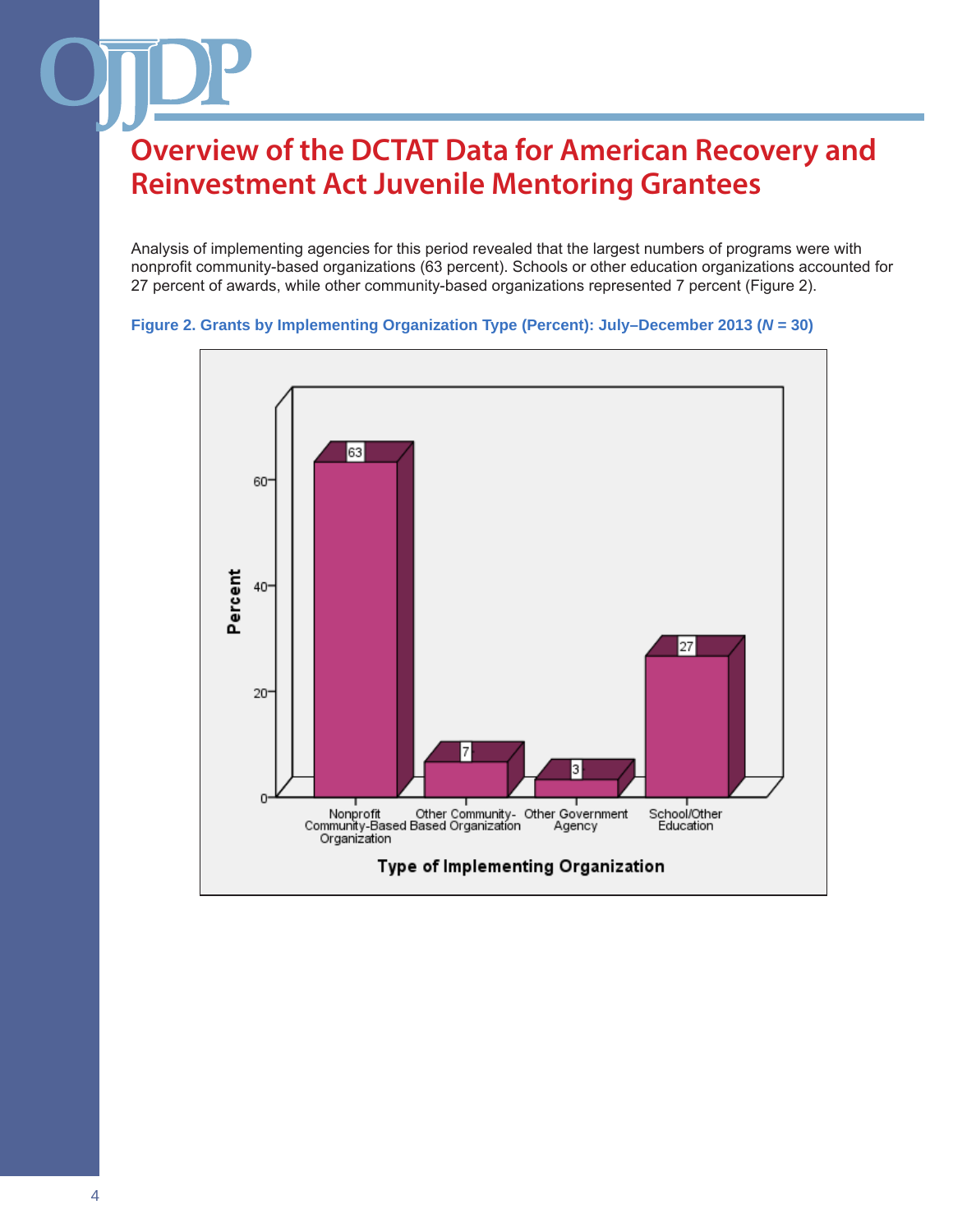Table 3 presents an aggregate of demographic data for the July–December 2013 reporting period. More specifically, the numbers in this table represent the population actually served by ARRA Juvenile Mentoring grantees during their project period. Targeted services include any approaches specifically designed to meet the needs of the intended population (e.g., gender-specific, culturally based, and developmentally appropriate services).

#### **Table 3. Target Population: July–December 2013**

|                        | <b>Population</b>                          | <b>Grantees Serving Group</b><br><b>During Project Period</b> |
|------------------------|--------------------------------------------|---------------------------------------------------------------|
| <b>RACE/ETHNICITY</b>  | American Indian/Alaska Native              | 10                                                            |
|                        | Asian                                      | 9                                                             |
|                        | <b>Black/African American</b>              | 21                                                            |
|                        | Hispanic or Latino (of Any Race)           | 17                                                            |
|                        | Native Hawaiian and Other Pacific Islander | 5                                                             |
|                        | Other Race                                 | 11                                                            |
|                        | White/Caucasian                            | 20                                                            |
|                        | Caucasian/Non-Latino                       | 11                                                            |
|                        | Youth Population Not Served Directly       | $\mathbf 1$                                                   |
| <b>JUSTICE SYSTEM</b>  | At-risk Population (No Prior Offense)      | 25                                                            |
| <b>STATUS</b>          | <b>First-time Offenders</b>                | $\overline{7}$                                                |
|                        | <b>Repeat Offenders</b>                    | 4                                                             |
|                        | <b>Sex Offenders</b>                       | $\mathbf{0}$                                                  |
|                        | <b>Status Offenders</b>                    | 3                                                             |
|                        | <b>Violent Offenders</b>                   | $\Omega$                                                      |
|                        | Youth Population Not Served Directly       | 2                                                             |
| <b>GENDER</b>          | Male                                       | 26                                                            |
|                        | Female                                     | 24                                                            |
|                        | Youth Population Not Served Directly       | $\mathbf{1}$                                                  |
| <b>AGE</b>             | $0 - 10$                                   | 21                                                            |
|                        | $11 - 18$                                  | 24                                                            |
|                        | Over 18                                    | $\mathbf{1}$                                                  |
|                        | Youth Population Not Served Directly       | $\mathbf{1}$                                                  |
| <b>GEOGRAPHIC AREA</b> | Rural                                      | 18                                                            |
|                        | Suburban                                   | 15                                                            |
|                        | Tribal                                     | 3                                                             |
|                        | Urban                                      | 15                                                            |
|                        | Youth Population Not Served Directly       | 1                                                             |
| <b>OTHER</b>           | <b>Mental Health</b>                       | 8                                                             |
|                        | Substance Abuse                            | 5                                                             |
|                        | Truant/Dropout                             | 11                                                            |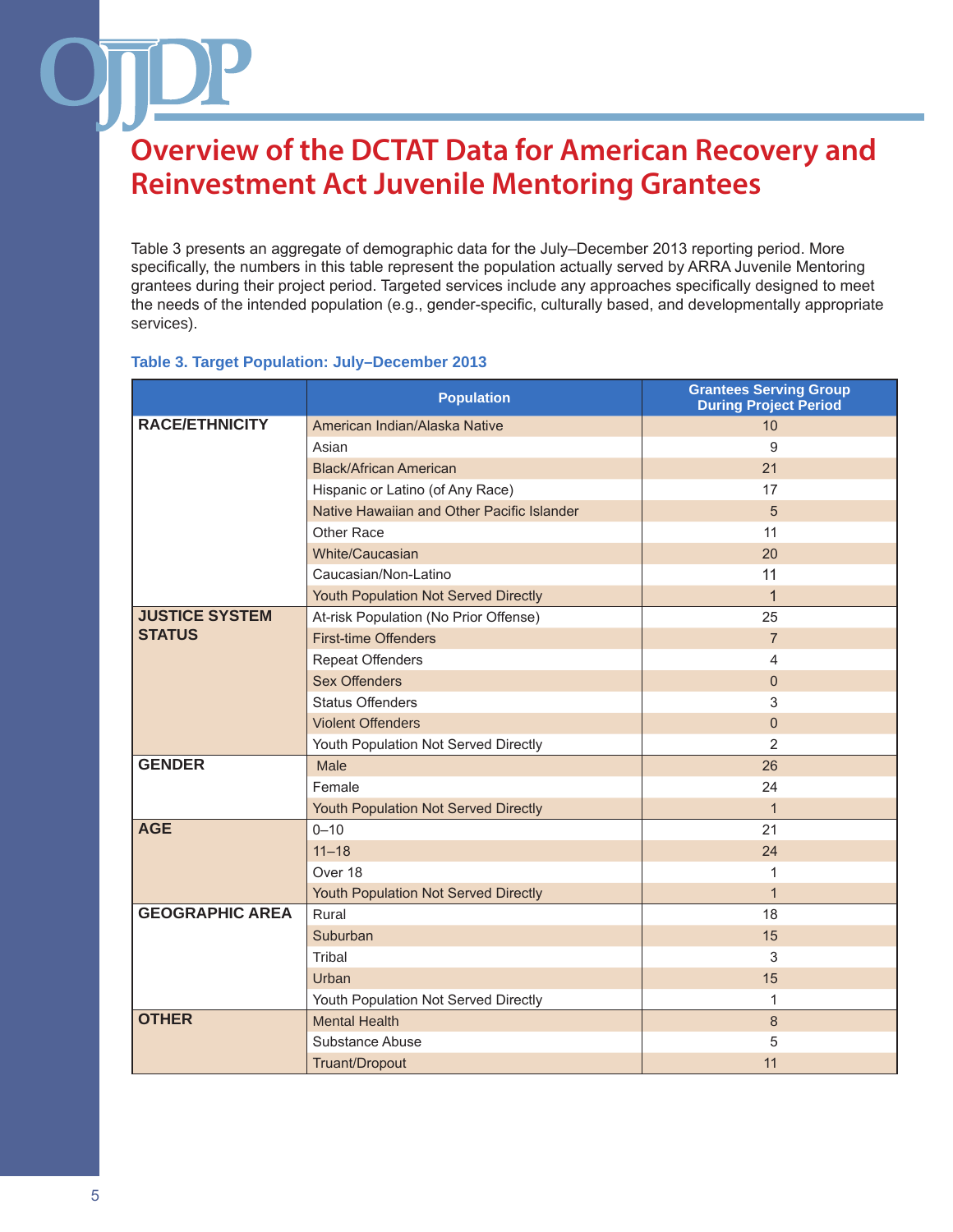### **2. Analysis of Core Measure Data from July–December 2013**

During the July–December 2013 reporting period, 57 percent of essential services were maintained without interruption because of funding from the Recovery Act. In addition, 762 new essential services were funded, and 797 services were enhanced through Recovery Act funds (Table 4).

#### **Table 4. Recovery Measures: July–December 2013**

| Percent of essential services maintained because of funding from Recovery Act | 57% |
|-------------------------------------------------------------------------------|-----|
| Number of new essential services funded by Recovery Act                       | 762 |
| Number of enhanced essential services funded by Recovery Act                  | 797 |

During the July–December 2013 reporting period, 97 percent (\$7,679,990) of Federal funds were being spent by active ARRA Juvenile Mentoring grantees and subgrantees who had implemented evidence-based programs and practices (Figure 3). This total includes those who reported their status as operational, meaning they expended grant funds toward program activities during the reporting period.

#### **Figure 3. Grant Funds for Evidence-Based Programs and Practices: July–December 2013**

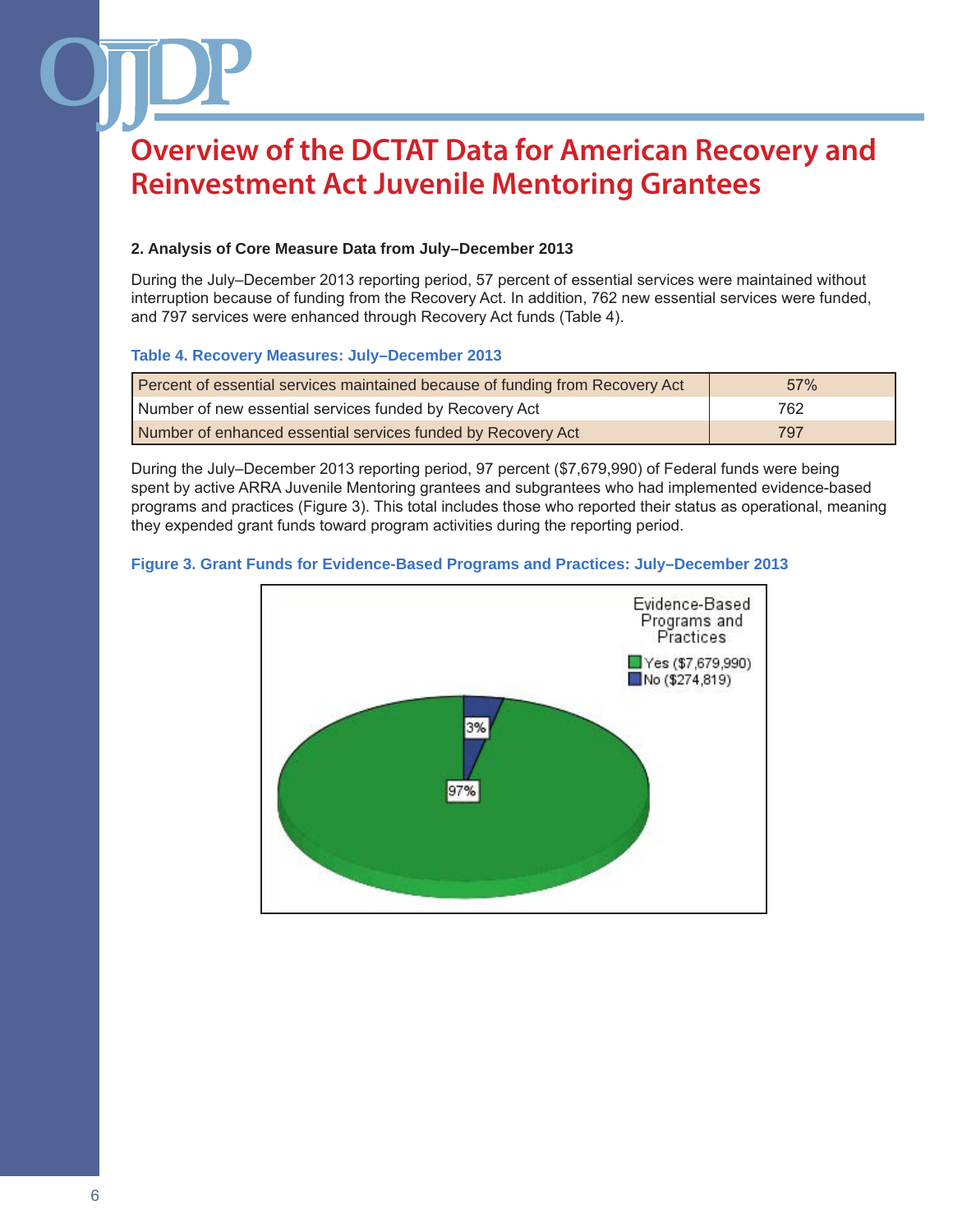The majority of ARRA Juvenile Mentoring grantees and subgrantees are implementing evidence-based practices. During the July–December 2013 reporting period, 29 programs (97 percent) implemented such practices (Figure 4). The number of evidence-based practices and programs has steadily declined as Recovery Act grantees close out their awards.



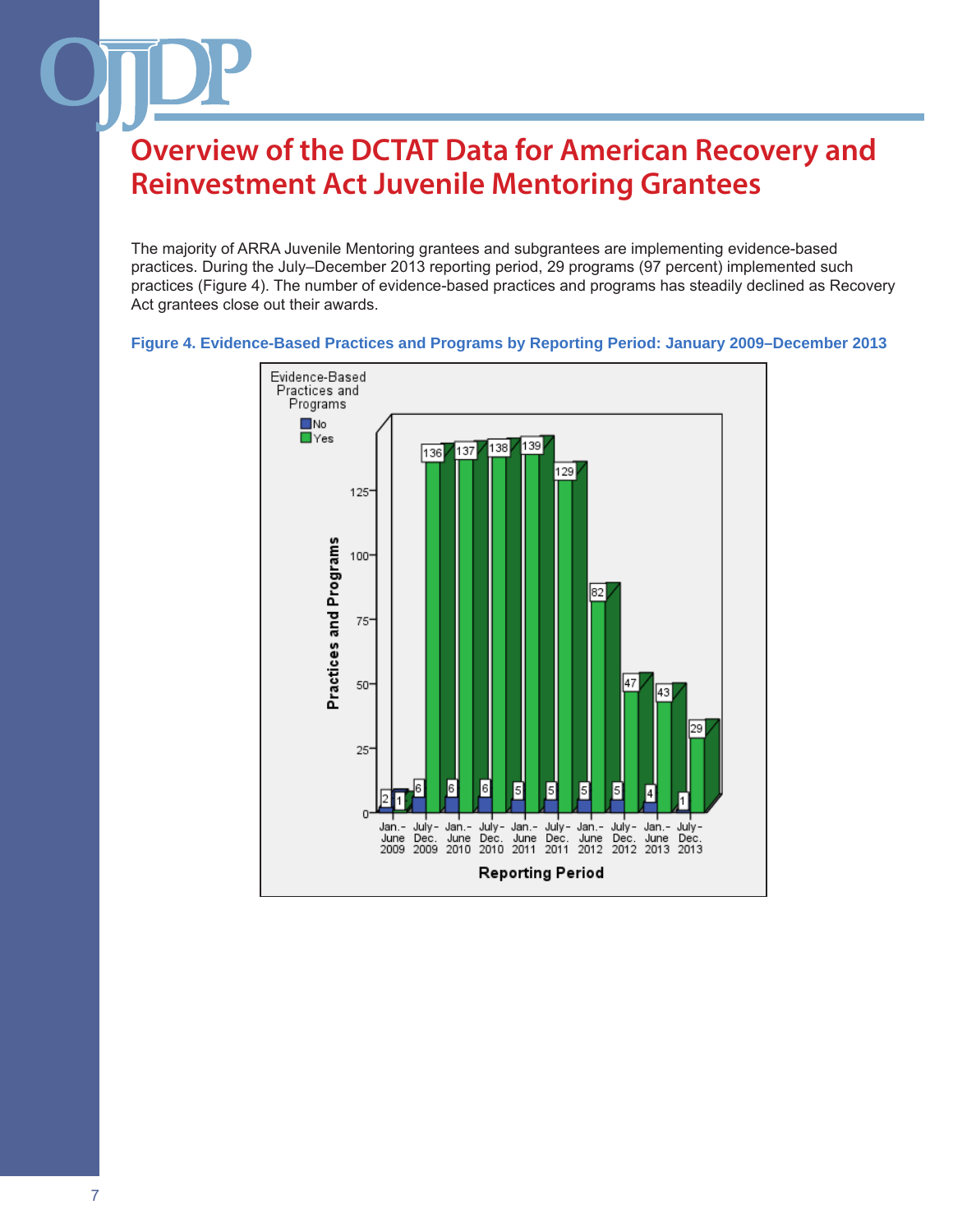#### *Aggregate of Performance Measures Data*

The next section presents an aggregate of performance measures data (Table 5). Of the 1,351 youth served by ARRA Juvenile Mentoring grantees, 1,182 (87 percent) were served through an evidence-based program or practice. In addition, 85 percent (*n* = 215) of eligible youth exited programs after completing program requirements. Each grantee defines the requirements needed for a youth to complete each program. Sometimes a program cannot be completed in the 6 months represented by the reporting period. For example, in one program, youth have to complete 9 months of mentoring to be considered successful. If a youth exits such a program for any reason before 9 months of mentoring is complete, he or she is considered unsuccessful. The lack of a shorter-term definition for program completion therefore decreases the overall program completion rate.

Performance measures about the program mentors were also collected. During the reporting period, 138 new program mentors were recruited. Of the 227 mentors who began training, 162 (71 percent) successfully completed it. Moreover, 95 percent of mentors reported that they had increased knowledge about their program area. Of the 711 mentors in the program during the reporting period, 613 (86 percent) remained active mentors.

Collaboration with active partners also helps mentoring programs succeed. Twenty-five mentoring programs (83 percent) reported having active partners during the reporting period, indicating widespread community involvement and buy-in, which is essential to the success of these programs.

| <b>Performance Measure</b>                                             | <b>Youth or Mentors</b> |                                               |             |
|------------------------------------------------------------------------|-------------------------|-----------------------------------------------|-------------|
| Program youth served                                                   | 1,351                   |                                               |             |
| Program youth served using<br>an evidence-based program or<br>practice | 1,182                   |                                               |             |
| Program mentors recruited                                              | 138                     |                                               |             |
|                                                                        |                         | <b>Completed</b>                              | Percent (%) |
| Program youth completing<br>program requirements                       | 252                     | 215                                           | 85          |
| <b>Mentors successfully</b><br>completing training                     | 227                     | 162                                           | 71          |
| Trained mentors with<br>increased knowledge of<br>program area         | 307                     | 291                                           | 95          |
|                                                                        |                         | <b>Active</b>                                 | Percent (%) |
| Mentor retention rate                                                  | 711 mentors             | 613 active mentors                            | 86          |
| Mentoring programs with<br>active partners                             | 30 mentoring programs   | 25 mentoring programs<br>with active partners | 83          |

### **Table 5. Performance Measures: July–December 2013**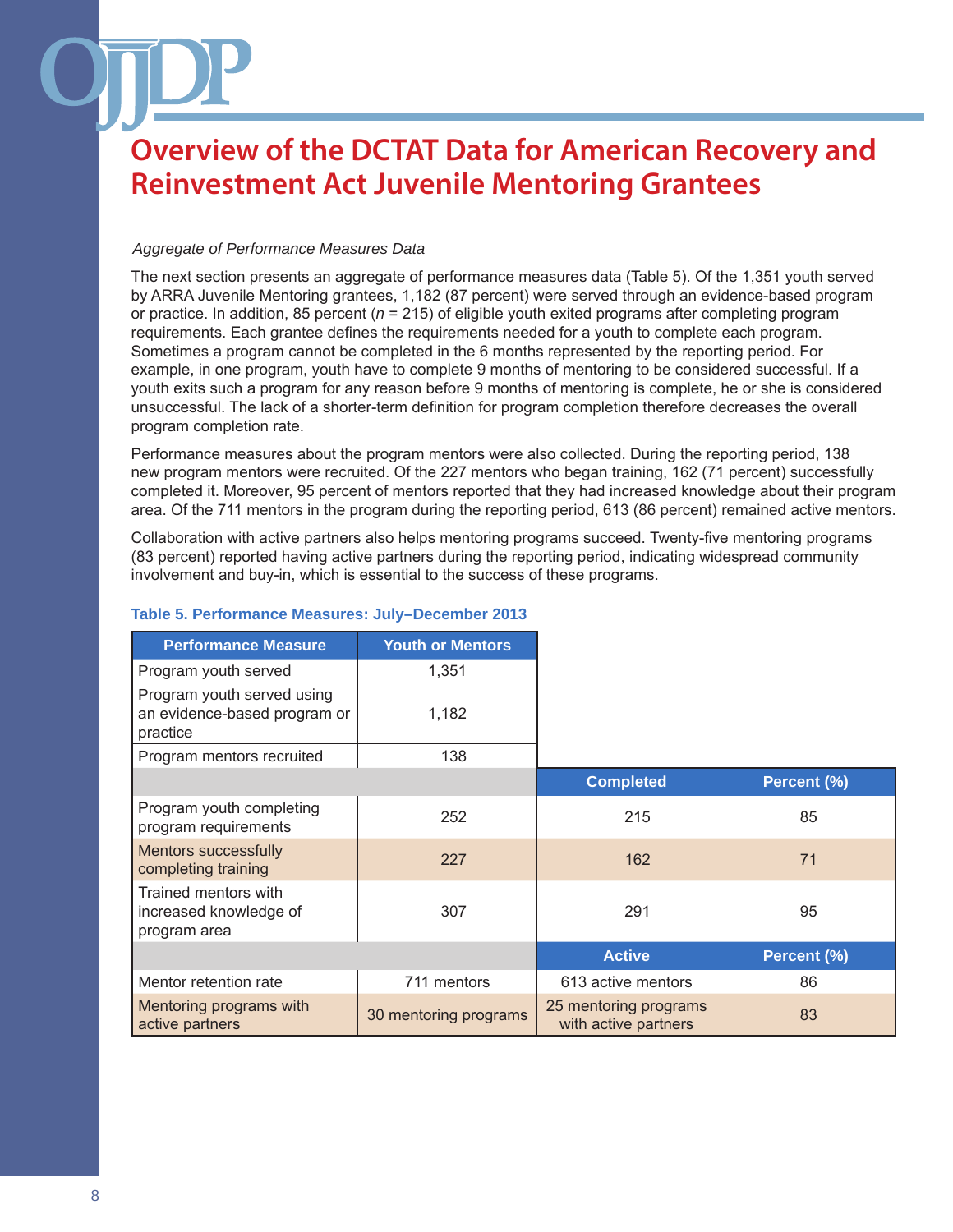Tables 6 and 7 break down the data on offending levels among the program youth served, of whom less than 1 percent had a new arrest or delinquent offense while in the program or 6–12 months after program completion. The mentor retention rate for these programs is high—86 percent—which is also a likely contributor to a program's overall success, as defined by low rates of offending.

#### **Table 6. Performance Measures, Short-Term Offending Data: July–December 2013**

| <b>Performance Measure</b>                                             | <b>Data</b>        |
|------------------------------------------------------------------------|--------------------|
| Program youth tracked for new delinquent offenses (short-term outcome) | 566                |
| Program youth with new arrest or delinguent offense                    | 2                  |
| Program youth committed to juvenile facility                           |                    |
| Program youth sentenced to adult prison                                | $\Omega$           |
| Program youth who received another sentence                            | 0                  |
| Percent of program youth who offend                                    | $< 1\%$<br>(2/566) |

#### **Table 7. Performance Measures, Long-Term Offending Data for Youth Exiting Programs 6–12 Months Earlier: July–December 2013**

| <b>Performance Measure</b>                                        | <b>Data</b>       |
|-------------------------------------------------------------------|-------------------|
| Program youth tracked for delinquent offenses (long-term outcome) | 74                |
| Program youth with an arrest or delinguent offense                | 3                 |
| Program youth committed to juvenile facility                      |                   |
| Program youth sentenced to adult prison                           | 0                 |
| Program youth who received another sentence                       | 0                 |
| Percent of program youth who offend                               | $< 1\%$<br>(3/74) |